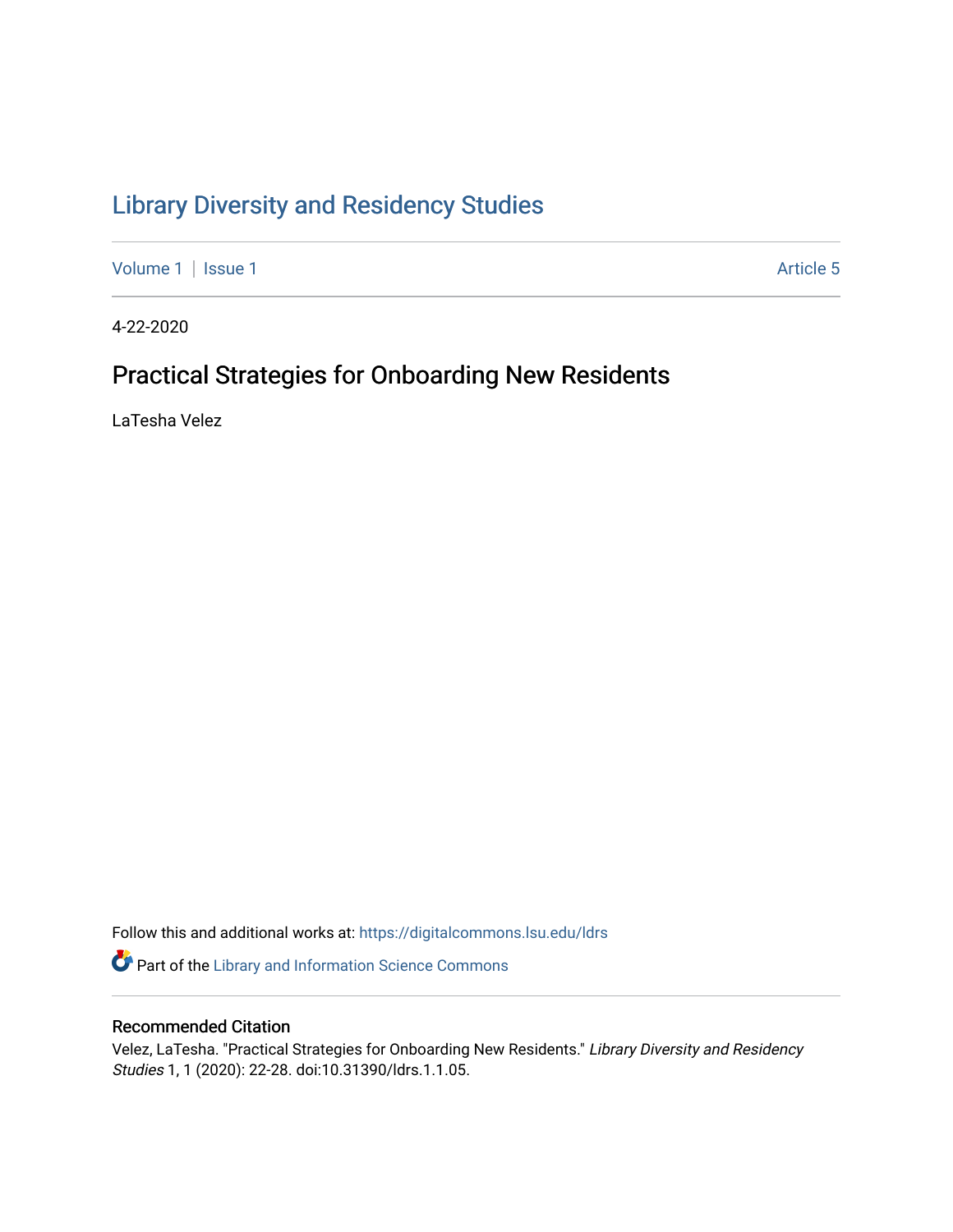# **PRACTICAL STRATEGIES FOR ONBOARDING NEW RESIDENTS AND HELPING THEM GET THE MOST OUT OF THEIR RESIDENCY**

### *LaTesha Velez*

 Alliance, specify that residents should be of a hiring residents from a minoritized population is not sufficient in itself to ensure that the library your library specifically. It is also important to always the case so it is incumbent upon residency and prior experience of each resident rather than Diversity residency programs are timelimited, professional positions for early career librarians from underrepresented groups. Some residencies, particularly those who follow the principles outlined by the Association of College and Research Libraries (ACRL) Diversity minoritized ethnic or racial background. Simply profession increases its representation of professionals from diverse backgrounds. Those residents have to successfully complete the residency program and want to stay in the profession. Having a clear onboarding program and well-defined milestones throughout the residency is one means to help new residents get acclimated to both the profession as a whole and understand that residents may be new to the area as well as the profession, although this is not coordinators and supervisors to tailor residency experiences to the background, interests, goals provide a one size fits all residency.

 residents get acclimated to librarianship, your As a former resident myself, I was asked to reflect on my residency experience at the conclusion of my program. There were many things that I never thought to ask, experiences that I greatly appreciated having during my residency program and also experiences and information that would have been useful had they been offered. I began researching corporate onboarding programs and created a handbook that could be tailored for the residents coming in after me. This article details suggestions for helping library, and their (possibly new) community. The

 participants of the Library Diversity Institute. early in the residency each step should occur. Of University Libraries at The University of North Carolina, Greensboro began adapting the handbook as an orientation guide for incoming residents and this handbook has been shared with While you may decide not to use this strictly in order and the length of residency programs vary, the following guide is roughly divided by how course, all residencies and residents vary so this is only meant as a starting place that can and should be flexible.

#### **INITIAL ONBOARDING**

 the resident arrives at your institution. In fact, for people to serve in these roles should be done adapting one to fit your residency program and The first steps can be taking even before many you will need a time commitment from existing staff so building buy in and finding before the resident begins their first day of work. There are tools known as "onboarding scorecards" available online. You may consider institution to ensure that all onboarding tasks are occurring and on schedule.

#### *Orientation buddy*

 buddy. An orientation buddy is different from a and should not be the residency coordinator or the buddy should fulfill a more informal role. Keep in mind that residents are likely to have a lot of Identify someone to act as an orientation mentor (which is discussed in a future section) resident's direct supervisor. An orientation non-work-related questions and not know who to ask. So, an important role of the buddy is to help socialize the resident. This does not mean they have to give them a tour of the town (although it might be nice), but at least be available for questions. Imagine the first day of school,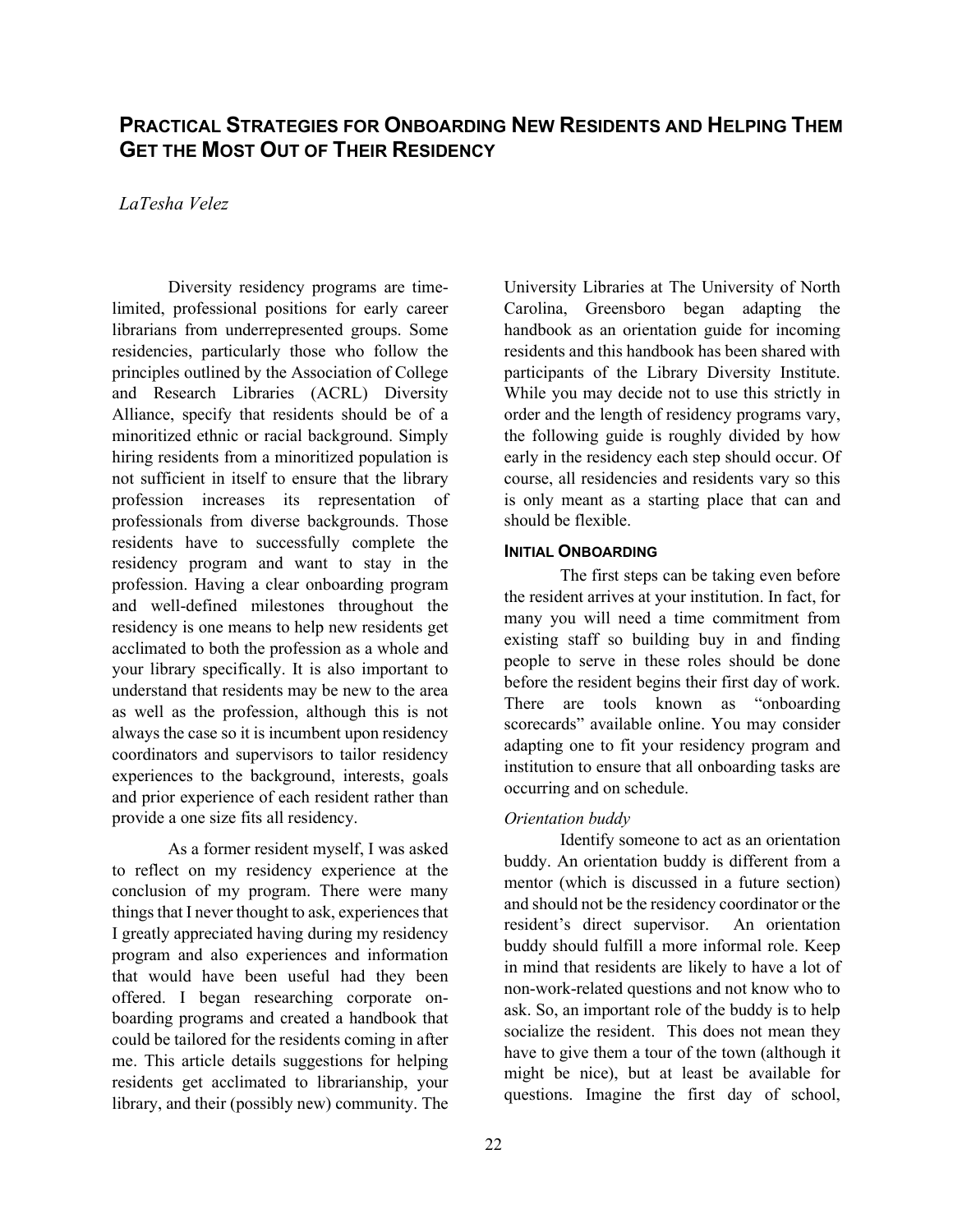looking around a school cafeteria feeling uncomfortable and shy, wondering where to sit. you a seat and then explains the lay of the land at Your orientation buddy is that person who offers school.

 role who would also be good at is one of the most important steps. There are several possible ways explain the roles and responsibilities of an orientation buddy and solicit volunteers. This provides one more opportunity for the employing what the residency and may help solicit buy-in. While pulling a buddy from the ranks of other professional librarians may be your first thought, from a mentor. You will want your mentor to be Identifying someone willing to play this to identify an orientation buddy. One way is for someone, such as the residency coordinator, to institution to have a broader conversation about it may be useful for the buddy to be a paraprofessional. Remember, a buddy is different a librarian but having an orientation buddy who is a para-professional can help residents get a feel for the differences and similarities in the librarian and paraprofessional roles at your institution. It may also serve to mitigate possible tensions and misunderstandings a resident may have about the role of a paraprofessional versus and professional librarian.

 Another way to choose a buddy is to either their role or the residency in general. There be selected with a great deal of thought and then consulted about the importance of the role and their willingness to serve. If residencies overlap, it may be wise to ask the outgoing resident to fill position to understand what a new resident is designate someone. While this may be an expedient option, there are also pitfalls such as the designee's possible disinterest in the role. The designee may not have the time to devote to this or they may not understand the importance of is also the issue of temperament. Not everyone is suited to such a role so a designee would have to that role for the incoming resident, at least temporarily. An outgoing resident is in a unique facing and may be best equipped to answer those

 questions a new resident doesn't even think to ask.

 orientation buddy. There are also possible to begin thinking through helpful information to Below are some responsibilities of an questions a resident may have. This list is by no means exhaustive but is meant to provide a place provide new residents (or other employees). Some of the responsibilities of an orientation buddy may include:

- • Greeting the resident on their first day at work.
- Conducting a tour of the library.
- important places in or near the Showing or telling the resident about institution like:
	- places to eat lunch
	- − get coffee
	- − snacks
	- − restrooms
	- where to pick up work mail, etc.
	- − restaurant recommendations
	- − entertainment venues
	- shopping
	- − parks
- Provide information other information about the area like:
	- in the area − recommendations for healthcare/dental/ vision providers
	- − recommendations for plumbers
	- information how public transportation works in the area and where to get more
	- − making informal introductions to co-workers and colleagues
- Provide verbal feedback and encouragement to the new resident.
- Be a companion.
	- − Offer to sit with the resident during meetings both are attending
	- − Be available for lunch, particularly during the first week, or at least be available for recommendations
- Provide the resident with information on policies, practices, work rules, norms, associated with the institution,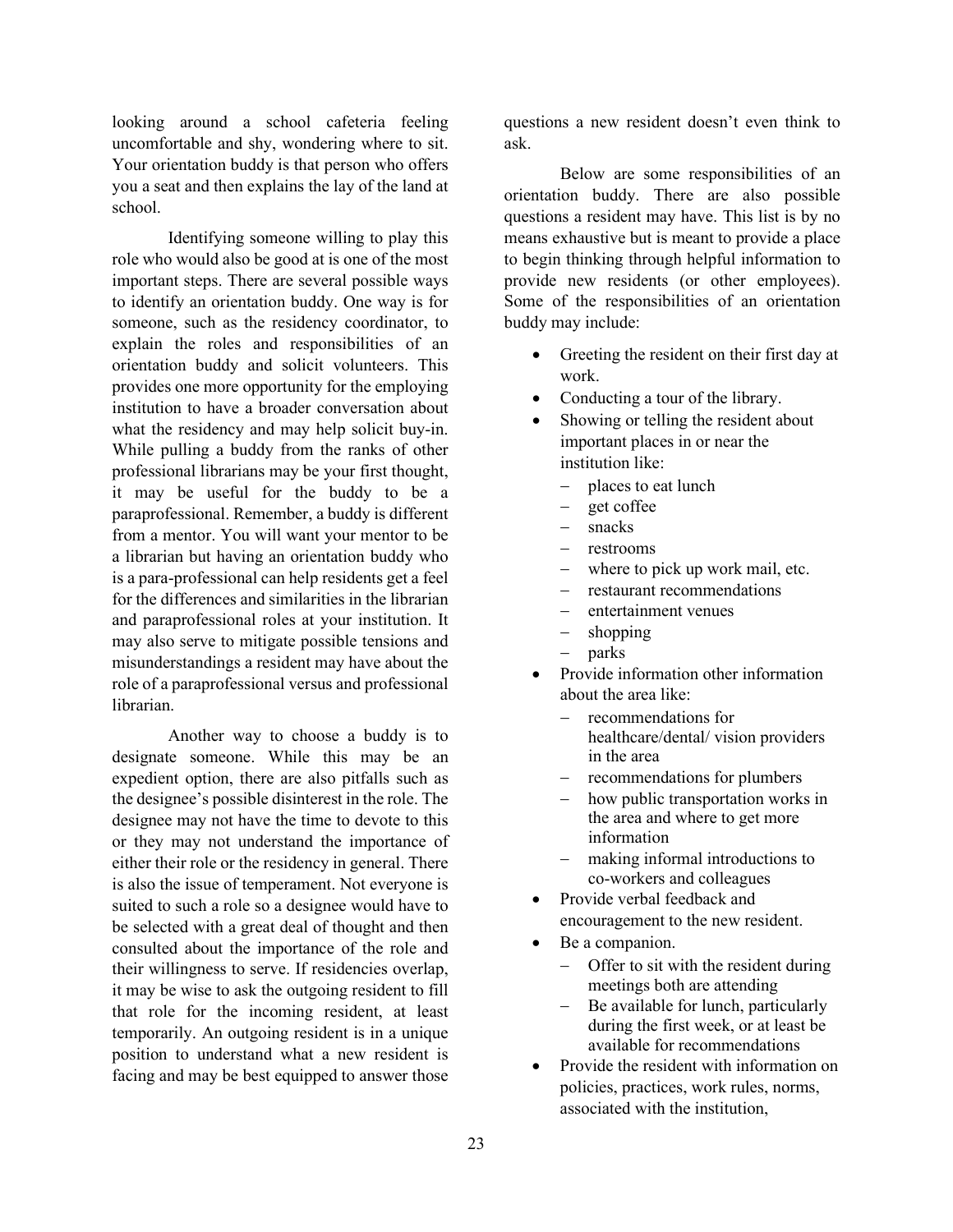particularly those that are tacit rather than explicit.

- Tell the resident about any discounts they may get as an employee both within the institution and outside of it
	- For example, cell phone companies such as Verizon, offer discounts to state employees
- • Tell them about special interest groups at your institution or any regular nonformal things the department does as a group.
- Be available for other questions.

### **SOMETIME DURING THE FIRST THREE MONTHS**

 residency supervisor and the resident for the first likely also want to schedule regular meetings opportunity to give and get feedback on how the or project is progressing. If there isn't a residency supervisor, there should be one. However, at the very least the reporting structure for your Schedule weekly meetings between the month. This can be reduced to bi-monthly or even month meetings after first month. Residency supervisors and departmental or project supervisor may be different people. You will between the resident and their departmental or project supervisors however, meetings with residency supervisors will provide the residency is going overall and how your rotation institution should be made clear to the resident.

 include scheduling meetings for the resident or directing them to schedule meetings or time to Other important tasks for the first week facilitate the following:

- • Getting any institutional ID the resident might need
- Schedule time with the institutional photographer (if applicable) to get head shots for use in biographical materials and online directories
- Make residents aware of and encourage them to attend (if offered):
	- − Benefits Orientations
	- − New Faculty/Staff Orientation
- Meetings with the relevant person(s) in the department about forms such as:
	- − Tax
	- − Direct deposit
	- Timesheets
	- − Leave reports
	- − Travel forms,
	- Parking permits, etc.
- • If applicable, scheduling a meeting between the resident and the rotation/project supervisor. Things to discuss during that meeting include:
	- Typical work hours
	- Protocol for missing work or being late,
	- − Protocol when resident is sick
	- − Protocol for requesting leave
	- − Rules for answering the telephone
	- schedule exists, etc. Rules for lunch, including where people eat lunch, refrigerator availability, whether there is a coffee fund, if a microwave cleaning
- Providing the resident with an outline of your orientation schedule
- Providing the resident with an outline of your rotation/project schedule/deadlines/timelines
- Ensuring that all appropriate accounts are set up, for example:
	- − Computer
	- Institution directory, etc.
	- − "About us" page
	- − Proprietary software used by the institution like LibGuides, Moodle, etc.
	- − Any listservs the resident should join
	- folders the resident should have − Any group project spaces or shared access to
- • Inform the resident concerning other relevant offices, such as:
	- − Office of equity and diversity,
	- − Wellness center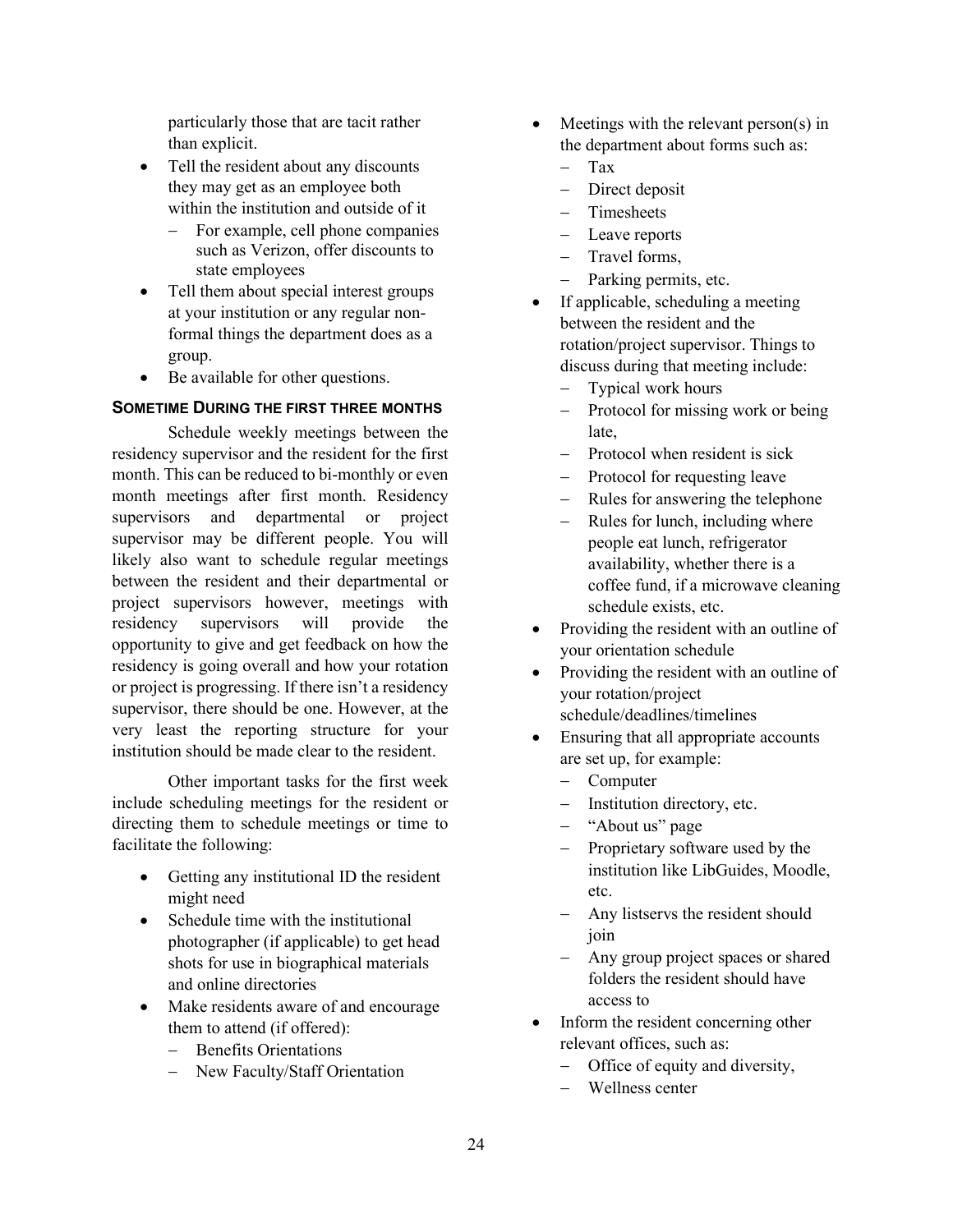- − Disability center
- example, if your library is part of a − Other partnering departments, for larger institution that offers an LIS degree, links to the LIS department
- Provide the resident with useful website links such as:
	- − Online benefits summary
	- − New employee reference guide
	- − Departmental organizational chart
	- − Online directory
	- − Library annual reports
	- − Library statistics
	- − Diversity statements
	- − Employee perks
	- − Mission Statements, for both your library and the broader institution
	- − Vision Statements, for both your library and the broader institution
	- − Strategic plans, for both your library and the broader institution
	- − Introduction to the Customer Service Values of the University Libraries.
- Offer a list of suggested core articles and current trends in your department/field
- Set up meetings with co-workers. Some suggested questions for the resident to ask (if applicable):
	- − What is your job title?
	- − What is/are your liaison areas?
	- − What are your position duties and responsibilities?
	- together that will help me learn more about your area of expertise − What projects might we work on and that would help you achieve your job duties?

 After introducing the resident to strategic plans, consider asking them to write a goals of the library contributes to the goals of the institution at large and how the residency documents such as the library and institutional brief statement (1 to 2 pages) outlining how the

 the resident have a firmer grasp on their place in contributes to both. This statement will may help the library and can be boiled down into a paragraph or so that can be used as an elevator speech when the resident is asked about their residency.

### **FIRST SIX MONTHS**

 The following tasks are some that may be carried out during the resident's first six months.

- Assign a mentor (see below for more details)
- goals by outlining areas of weakness • Have the resident draft goals for their residency, including what professional skills are they hoping to gain. A personal SWOT test can aid in writing that may become opportunities for growth
- and keep it up to date. • Build a web folio or personal website. Be sure to share it with your colleagues both within and outside of the institution
	- − Include your current CV/Resume
	- − A bio with photo
	- − Update it regularly with accomplishments
	- − If writing/research is part of the residency or a goal of the resident, consider including professional blog posts to get into the habit of writing regularly and engaging in broader conversations with the profession
	- how your role aids in the One post can include the brief statement the resident wrote about institutional goals.
	- Consider adding the link to the resident webfolio/website on the library's online bio or directory page

### **MENTORS AND MENTORING**

Mentors and the mentoring process should be given significant thought and preparation in advance of hiring the resident.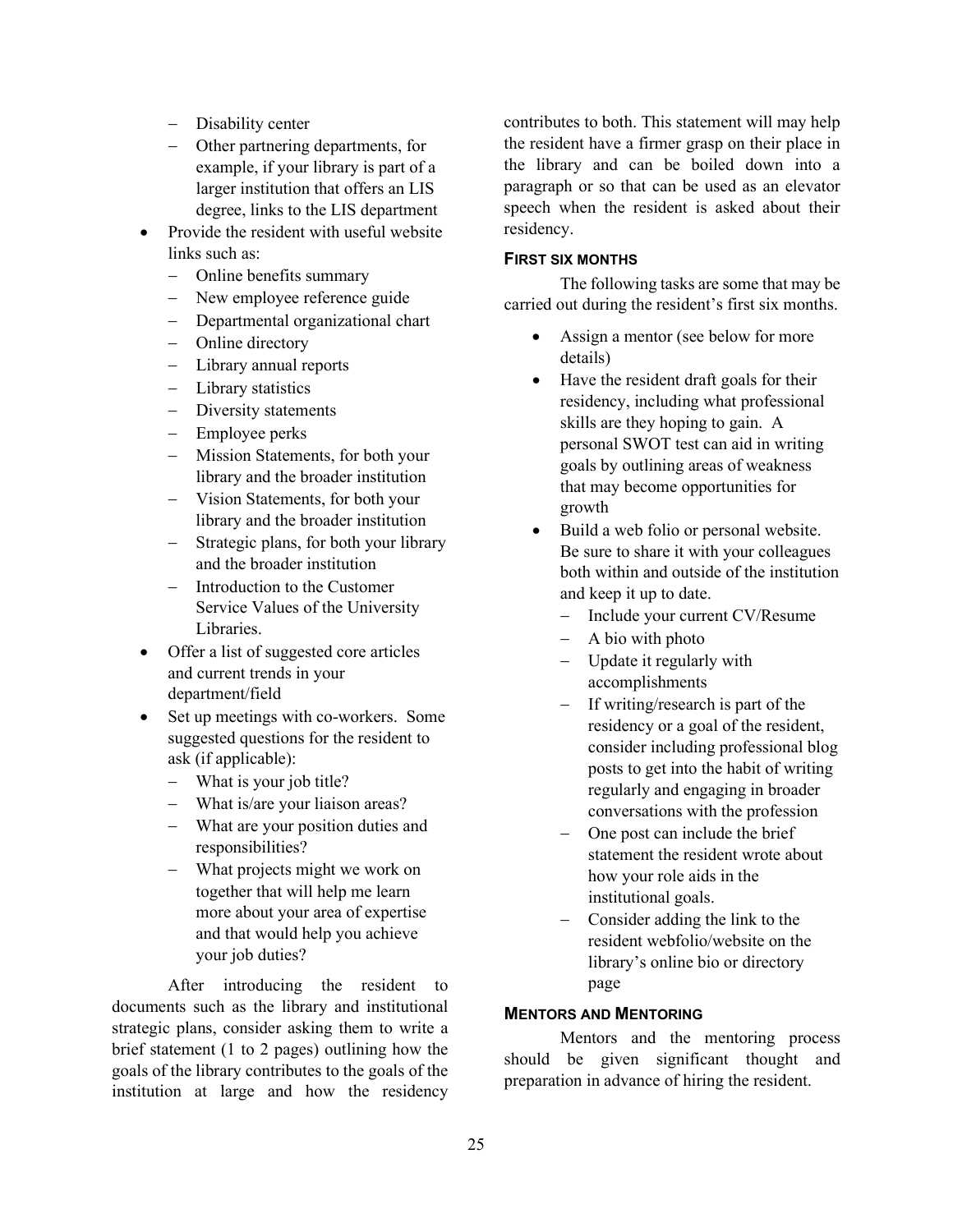#### *What is a mentor?*

 the APA Centering on Mentoring 2006 Presidential Task Force: According to the Introduction to Mentoring: A Guide for Mentors and Mentees by

 *often has two primary functions for the mentee. as a coach who provides advice to enhance the establishes the mentor as a role model and provide explicit and implicit lessons related to work–life balance. (APA 2006) A mentor is an individual with expertise who can help develop the career of a mentee. A mentor The career related function establishes the mentor mentee's professional performance and development. The psychosocial function support system for the mentee. Both functions professional development as well as general* 

 This is by no means the only guide to mentoring, however it is freely available and provides many resources at the APA task force website.

#### *How do we find mentors?*

 assigned someone to be your mentor may lead to assigned person may not wish to have that role and may only agree out of a sense of obligation. He/she/they may also share little in common professionally with their mentee. One way to person to send out a call to solicit volunteer his/her areas of strength and specialization both including any professional organizations they mentor with the overall goals of the resident in mind based on the best fit from volunteer Mentoring relationships are more successful when both parties are fully committed and interested in the relationship. Simply being an unsuccessful mentor/mentee relationship. The solicit mentors when this relationship has not happened organically is for your supervisor/HR mentors. Ask each volunteer to briefly state within the institution and in professional at large may be members of. Match the resident with a statements. Even better, provide this information to the resident to allow them to choose the mentor(s) that they feel will match them best.

### *Guidelines and suggestions for growing the mentor/mentee relationship*

 There should be an initial period of ice- member gatherings hosted by your state library etc. determined by mutual interest), establishing role expectations of both the mentor and mentee, and joint goal setting. Some goals may include: breaking activities such as lunches, attending meetings together outside of the library (new association, faculty/staff organization meetings,

- • Work on areas of weakness for the mentee, for example, public speaking.
- • Require mentee to attend some trainings formats presentations may include by other professional librarians to see how others do it and to learn what (online, in person, hour long training sessions or lunch talks to short lightening round types of presentations).
- presentation. Mentors or mentees can topic for the mentee presentation to help Require the mentee to give a speak with the current rotation supervisor to identify an aspect of the rotation that the mentee needs training on; that aspect can then be used as the both get the mentee comfortable with public speaking and to promote active learning within the current rotation, examples of presentation topics could include LibGuide tips, database trainings, library instruction current trends, etc.

 suggestion is to meet at least once a month until such time that they mutually decide they should meet more or less often. Mentors and Mentees should meet on a regular basis agreed upon by both. One

 Tell residents that it is common for the mentee be the one to initiate contact with the unscheduled meetings. Contact may include emails, face to face conversations, telephone should decide what form of contact works best for mentor about both regularly scheduled and calls, or virtual chats. Mentors and mentees both.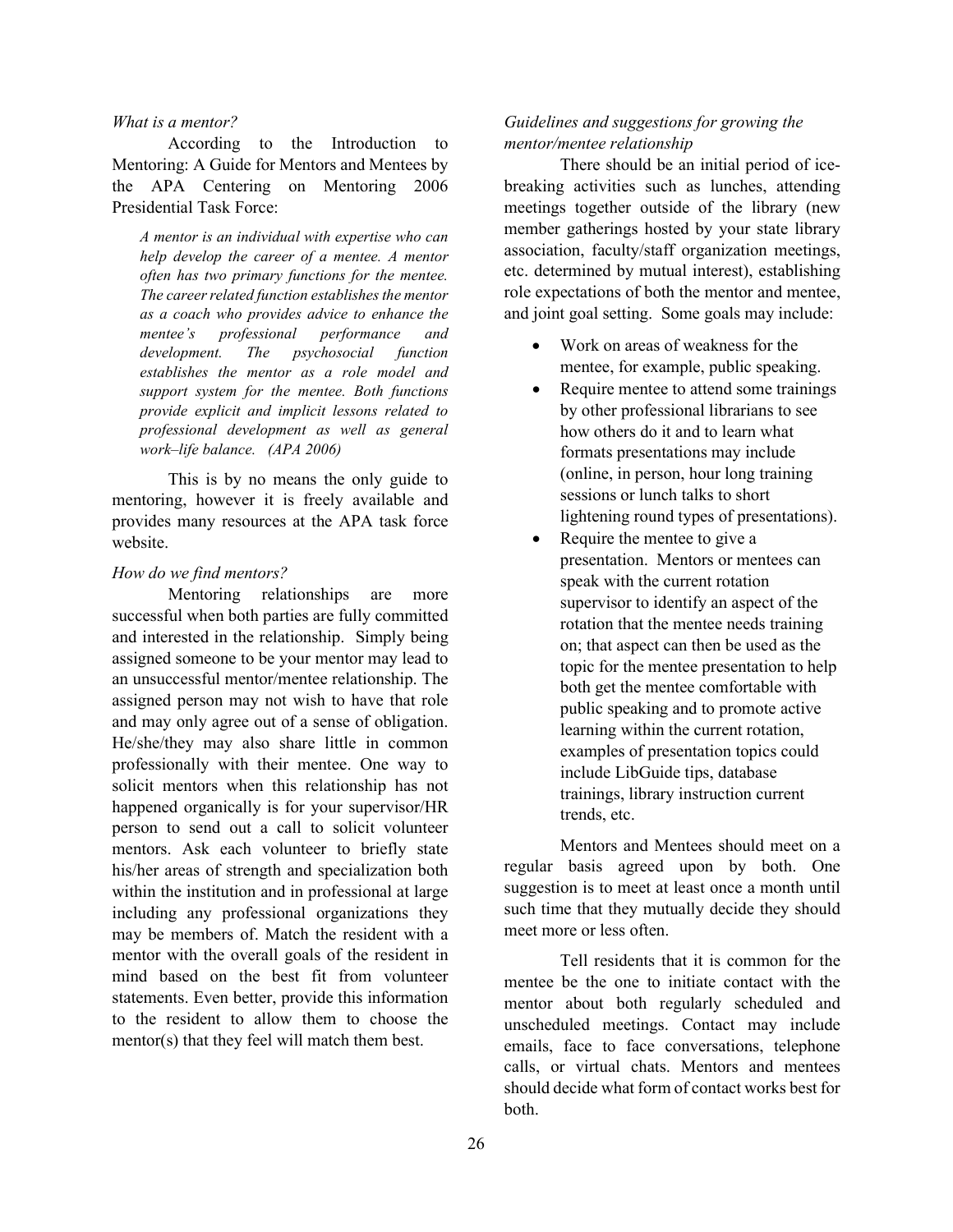The residency supervisor should conduct conversations with both the mentor and mentee separately or scheduled meetings with to discuss the progress of the mentorship. Meetings, surveys, and conversations should be conducted at the beginning of the relationship (one or two formal surveys, meetings or informal months in), and then again after six months, one year, and one and a half years to continually check on the relationship to ensure that it is working for both the mentor and mentee. Then the mentor and mentee should again be surveyed/met with at the end of the relationship to get an overview of how it went and get any tips or suggestions that may help to improve the mentorship program for future residents. Even finding out that everything went well is valuable information that indicates the mentoring program is working properly.

 fit the first time around or the mentor may become unexpectantly busy and stops responding wants to share them, will also determine if the improve the mentor program or find a new expectations upfront can help evaluate the Keep in mind, you may not find the right to messages or meeting requests from the resident. This can be frustrating, demoralizing and confusing for the resident. Making sure that you are communicating with the resident about the progress of the mentor/mentee relationship, without requiring specifics unless the resident relationship is not working, provide ways to mentor until the fit is correct. Establishing clear relationship and supply objective reasons to end or diminish the mentorship relationship, should that be necessary, in a way that can mitigate misunderstandings or hurt feelings.

### **6 MONTHS TO 1 YEAR**

 initial onboarding task will likely be complete but After the first six months, many of the it is still vital to check in with the resident at this point. This check-in period should include:

 $M$ eeting(s) with the residency supervisor to discuss:

- − how the residency is progressing and if it is meeting the overall goals of the resident.
- explore finding a new mentor − How the mentorship relationship is progressing and if they should
- − Additional equipment/training needs
- Checking in to make sure the resident is starting to be active in professional associations. Some measures include:
	- − Joining interest groups
	- − Contributing to listserv discussions
	- Attend local meetings
	- Attending or planning to attend a state, regional or national conference

### **12 MONTHS AND BEYOND**

 Depending on the structure of your residency, with a more long term placement after during the Encourage the resident to increase their professional presence and build their resume/CV. somewhere around the end of year one they may need to give serious thought to their year-long home department (if your residency has rotations final year) and/or their project (if your residency includes some type of culminating project). Some other things to suggest are:

- resident is uncomfortable start them of Gaining practice presenting. If the small and build from there:
	- − Departmental brown-bags where you present on a topic
	- − Institutional/local conferences
	- Webinars
	- State library associations
	- National conferences if they feel ready
	- which can be less intimidating as residents are speaking one on one or − They can start with a poster session in small groups with people who approach them rather than giving a formal presentation
- and other awards • Appling for travel scholarships, grants,